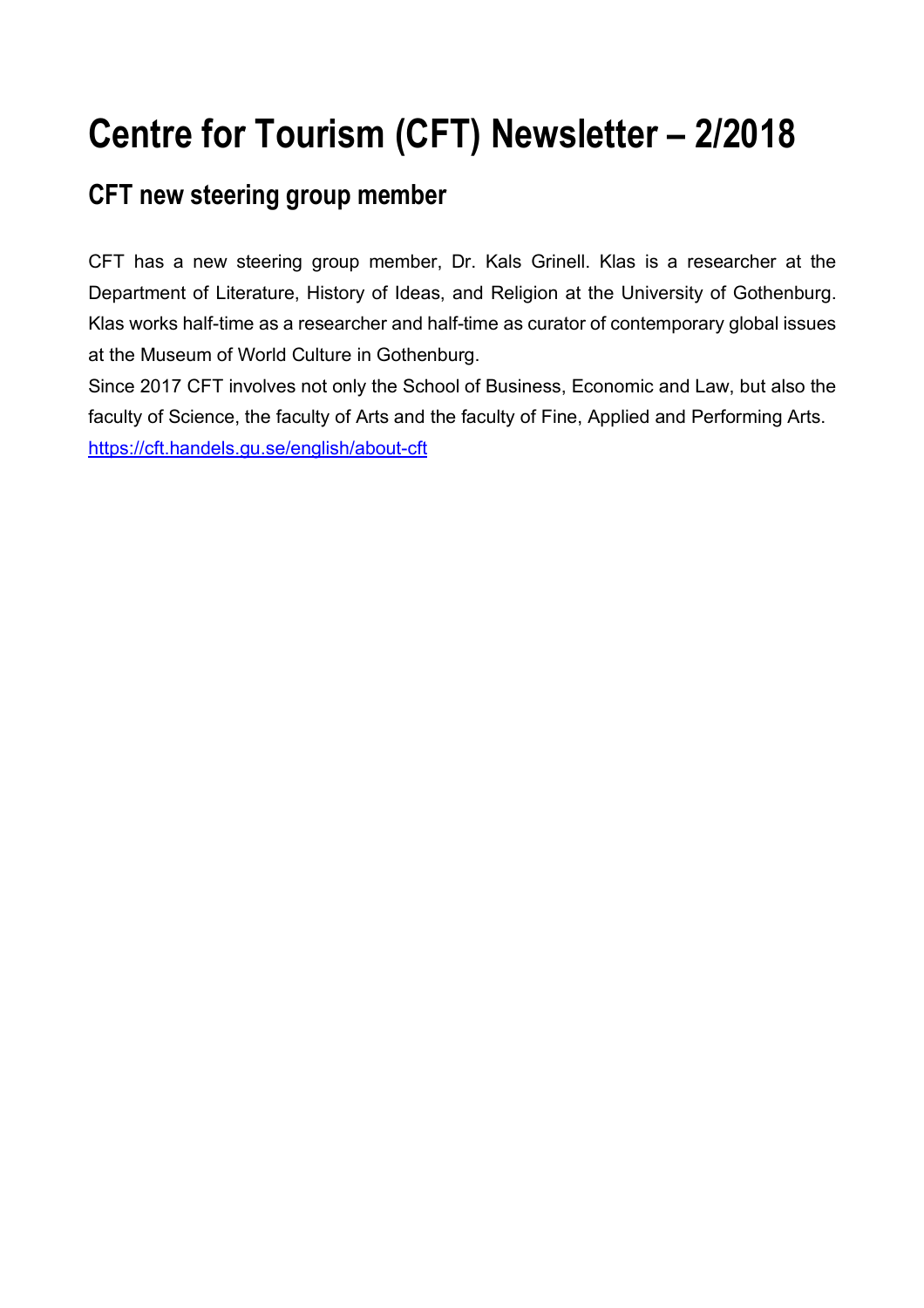# **CFT – planning grant –Call for research proposal**

CFT mission is to initiate and develop knowledge and professionalization within tourism, through a close collaboration between research and tourism industry. To promote research related to tourism, CFT provides planning grants to improve researchers' opportunities to develop applications to national funding bodies. https://cft.handels.gu.se/forskning/cft--planning-grant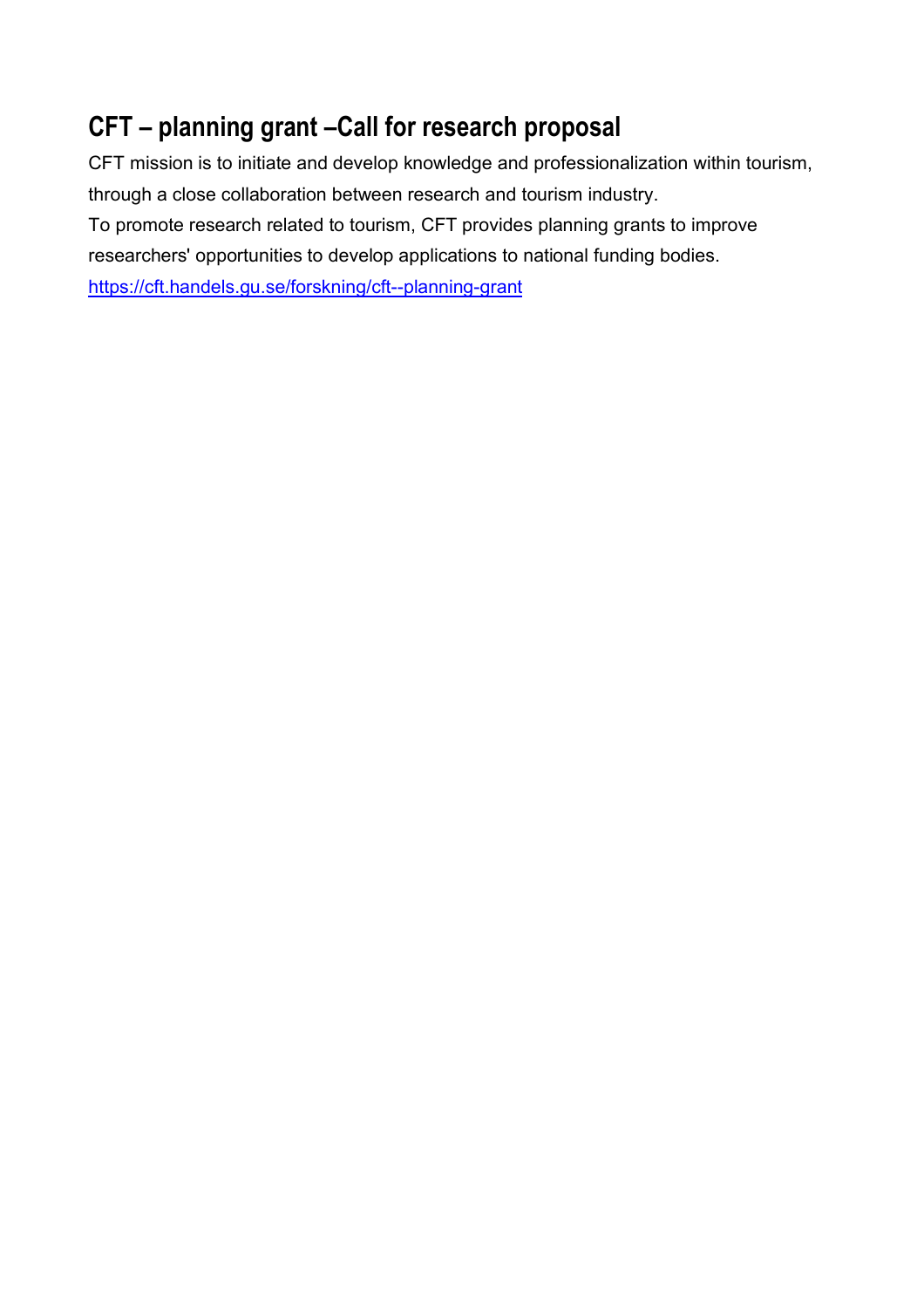# **Tomorrow's Food Travel (TFT) Conference – 8-10 October; University of Gothenburg**

TFT conference invites academics, as well as businesses and regions involved in food and beverage tourism. Registration for TFT conference will close on September 1st.

TFT will have parallel academic and business sessions as well as shared workshops and speakers.

Four shared workshops between academic and business audiences will be held on the following topics: **Scary Food**; **Aquaculture and Tourism (shellfish safaris, – bars – and festivals)**; **Urban Food Production;** and **Protein RE-imagined**.

*Shared speakers from the business side*:

Edward Boethius, United Minds - Trends within Food Travel, focusing on the topics Holistic health and Food with a purpose

Louise Byg Kongsholm, Trend forecaster, author and magazine editor

*Shared speakers from the academic side*:

Wineaster Anderson, Alessio Cavicchi and Richard N.S. Robinson: Food tourism for Local Development – World Perspectives.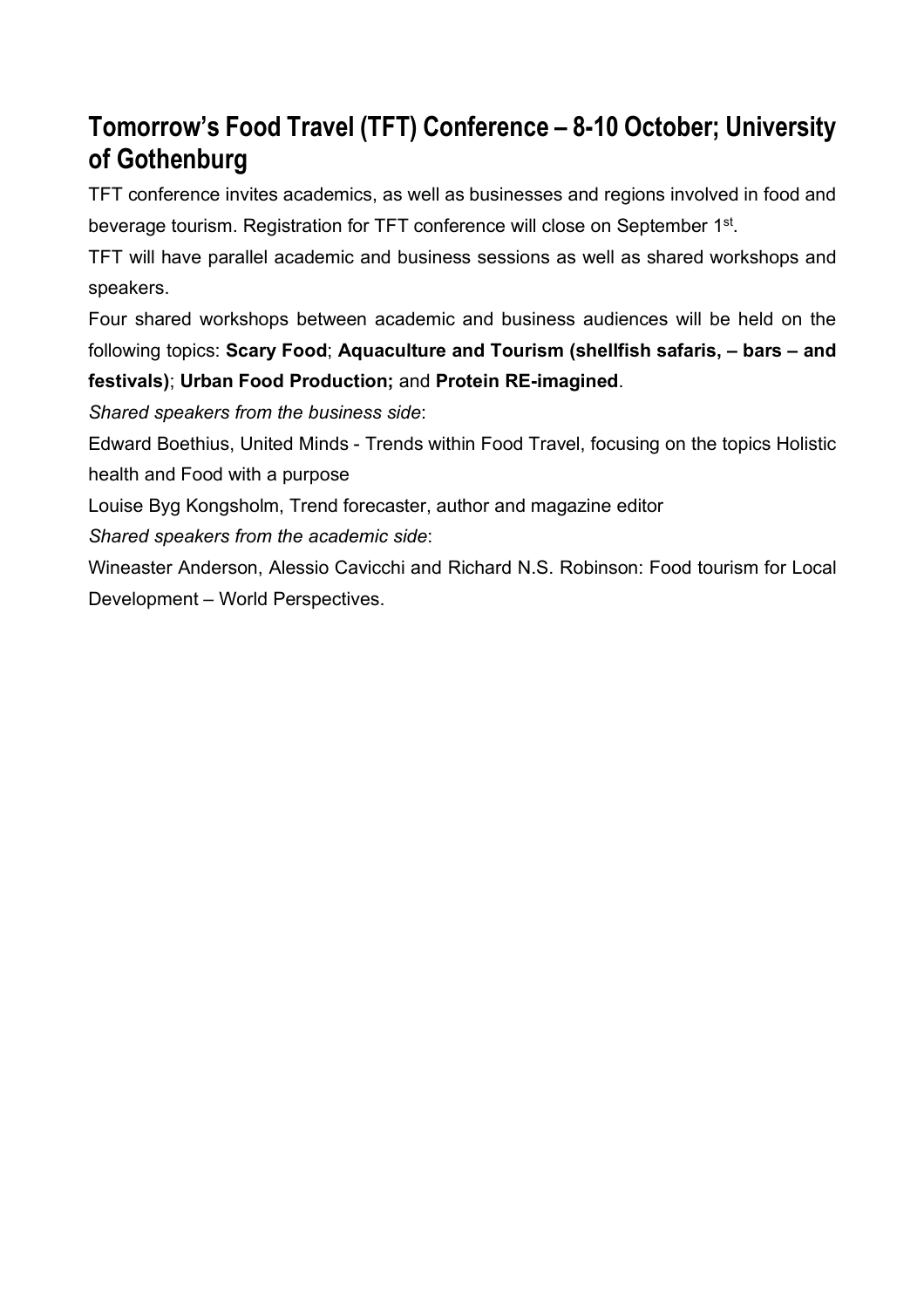### **National conference on Cycling tourism - 10-11 April 2018**

Cycling tourism is a growing phenomenon in Sweden. Many initiatives are taken to develop this segment on a regional and national level. Tillväxtverket has recently been given the job, by the government, to look at the present state of cycling tourism and to identify development needs. In light of these processes, Koucky & Partners together with CFT co-organized a two day conference on cycling tourism in Gothenburg last spring. Private and public organizations from several countries in Europe as well as invited researchers from England (Richard Weston, Lancashire University) and Sweden (Tobias Heldt, Dalarna University) participated and gave presentations. Some identified development needs discussed at the conference were connected to cycle infrastructure for tourists, the organization of cycle tourism, regional and national strategies, rural-urban collaboration, research on for example impacts from a sustainability perspective and the cycle tourist experience.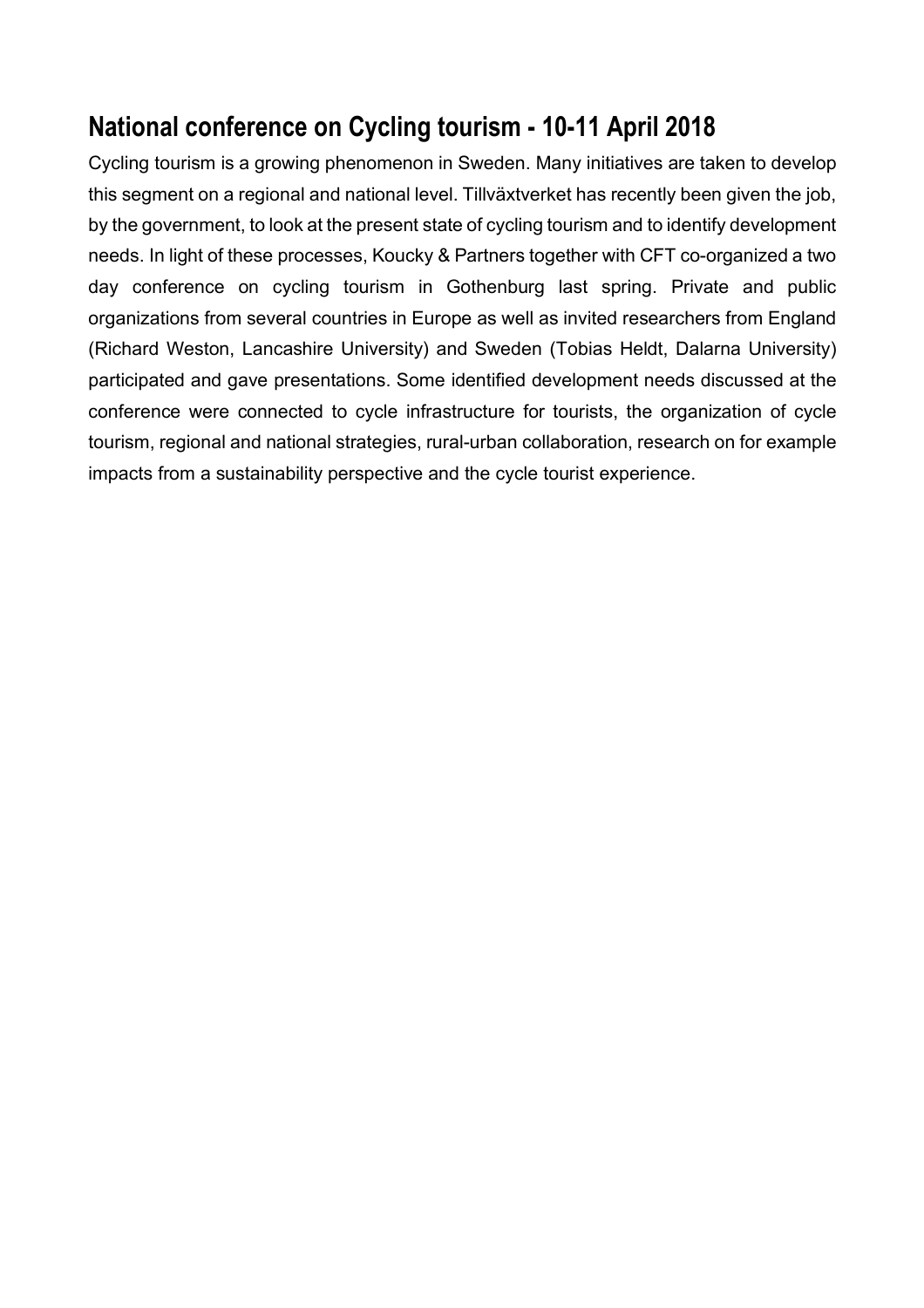### **Sandhiya Goolaup's Public Defence of Doctoral Thesis - September 14th – 13.15-15**

PhD candidate Sandhiya Goolaup will defend her Doctoral Thesis "On Consumer Experiences and the Extraordinary".

Supervisors: Professor Lena Mossberg and Associate Professor Cecilia Soler Opponents: Professor Jacob Östberg from Stockholm University

A short summary of the thesis:

In today's society, consumers are increasingly looking for experiences that are hedonic, positively intense, and intrinsically enjoyable, or what is called an extraordinary experience. There is a general lack of research on how mundane experiences that are inherently part of the daily life of consumers are conceived of as extraordinary when consumed within a nonordinary context. Therefore, using the context of food in tourism and hospitality, this thesis aims to provide insight into what constitutes an extraordinary experience. Presented in five different papers that draws on empirical materials collected among food tourists, consumers visiting an oyster bar and oyster festival, it offers an alternate way of theorizing extraordinary experiences. In particular, it identifies elements such as profaneness, collaborative and/or limited interactions and conflict-easing situations. Since, these elements are a positive coexistence between the ordinary and non-ordinary, the term synstructure is proposed.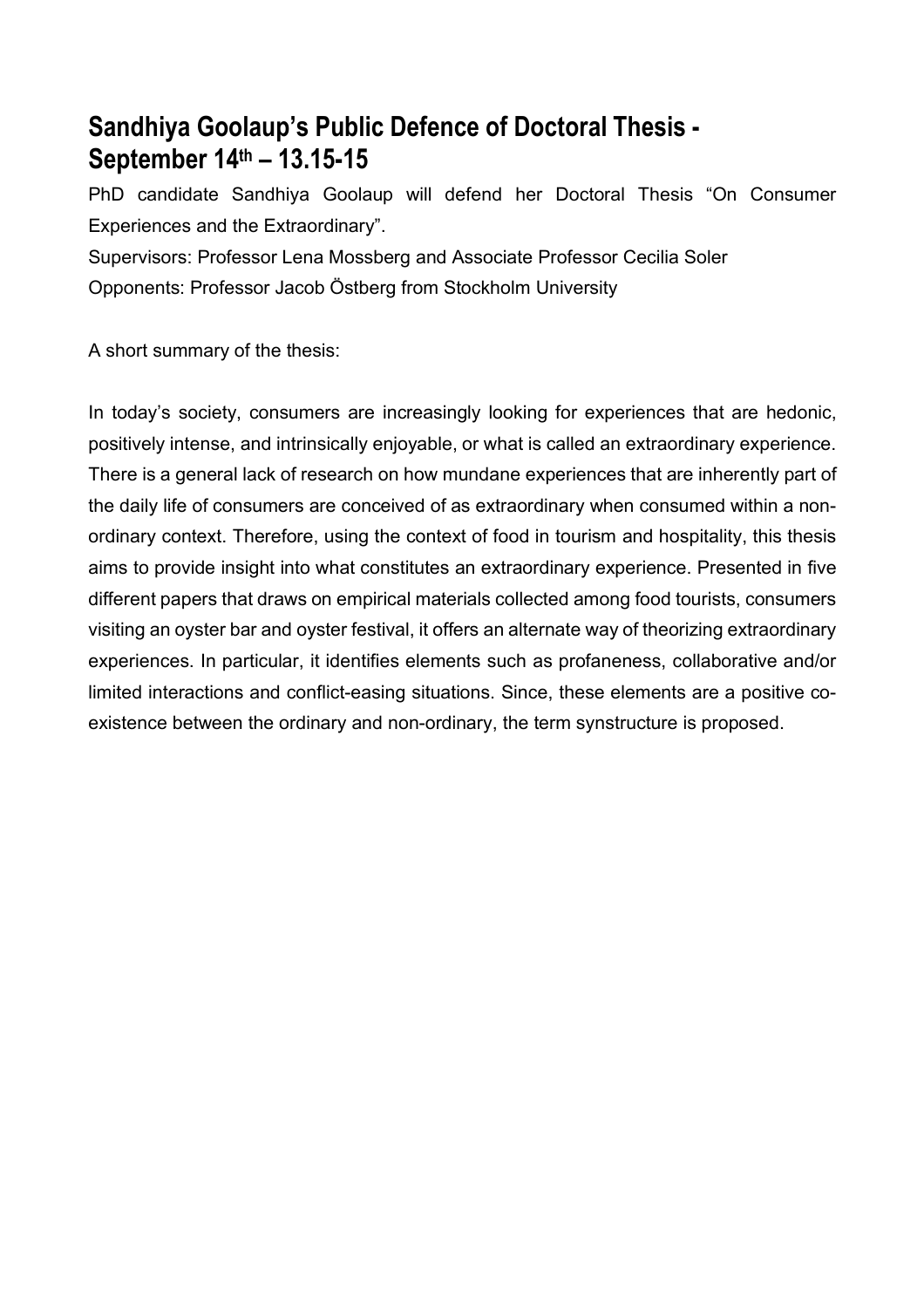# *News On Projects*

### **University and business learning for new employability paths in food and gastronomy - FOODbiz Training Week and Experiential Learning Workshop**

During May 2018 FOODbiz project partners attended the Training week in Opatija (Croatia) hosted by the Faculty of Tourism and Hospitality Management at the University of Rijeka. Training the trainers was a fundamental step for university staff to learn co-creational methods and tools to be used to develop workshops in their regions, engaging students and local businesses. The workshops that will be carried out during the project timeframe are conceived to facilitate cross-sectorial cooperation and multi-stakeholder dialogue, by identifying specific learning needs and providing ad hoc training materials to address them. The University of Gothenburg will organize the first Experiential Workshop on September 4<sup>th</sup> from 1 to 4 PM. The workshop will address Scary Food theme and will engage students attending the "Marketing in the Service Economy" course as well as businesses, and it will employ Experiential learning methodology.

https://cft.handels.gu.se/english/news-and-events/calendar/d/?eventId=70136718919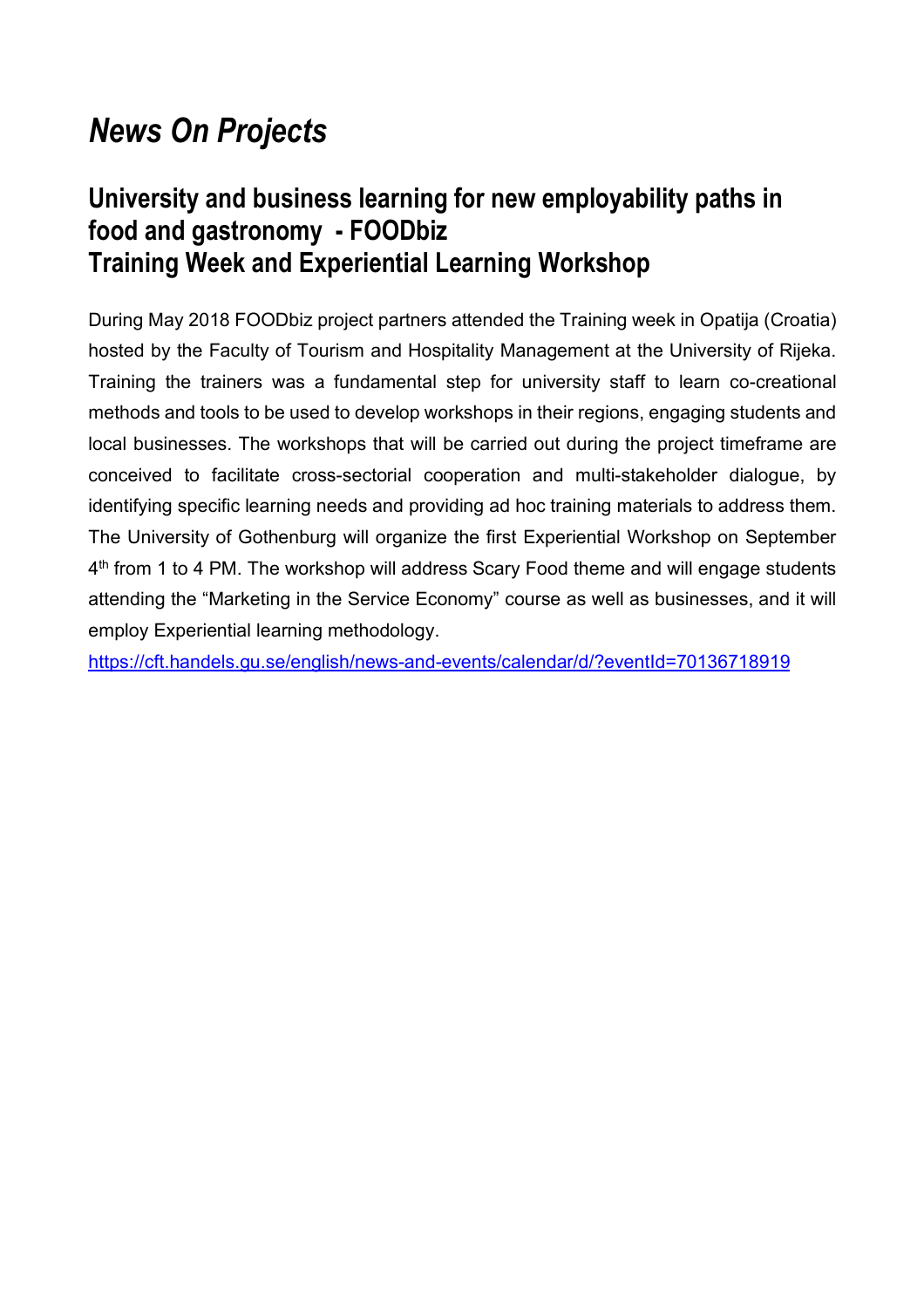### **"Innovation and Sustainability in Tourism" - SIDA project**

The University of Gothenburg is carrying out a collaboration project with the University of Dar es Salaam (Tanzania) to build research capacity through training, in order to conduct quality research able to promote innovation and sustainability of tourism resources for inclusive development. The project's specific objectives include: training of 4 PhD students on innovation and sustainability of tourism resources for inclusive development; develop curricula for Master and PhD programmes on Tourism; enhancing collaboration both between universities and between university and businesses; establishing a centre for tourism research at the University of Dar es Salaam; strengthening the university's publication record.

### **SIDA project – Experiences from participants**

Several PhD students from the University of Dar es Salaam have been visiting the Centre For Tourism (CFT) at the University of Gothenburg to receive training under the aegis of the SIDA project. CFT has interviewed two of them, Dr. John J. Sanga and Ms. Theresia Busagara (PhD candidate) to collect information on their experience at the CFT and in Sweden.

#### **Dr. John Sanga**

John received his PhD under SIDA project.

*Challenges and opportunities to do a PhD within SIDA project*

"SIDA saved my career: before this project, I couldn't do my PhD due to a lack of funds. Thanks to SIDA I could get my PhD and my life now is different. The main challenge when I came to Sweden was to being away from home: I am used to it now, but in the first year it was quite hard to leave my family and kids."

*Experience in Sweden and with CFT*

"When I first arrived at the CFT, many things were new to me: the way PhD students are treated here is quite different from home. For example it was strange for me to call professors by their first name, but also the friendly way in which we discuss about our research. They listen to you, they ask questions, they give you their comments, while at home, your supervisors ask you to make presentations and they start questioning you. I experienced a very friendly atmosphere here in Sweden and I met my supervisors also outside the academic environment, either to eat together or visit some nice places and events around Gothenburg.

This has also changed the way I now relate to my own students at home, I now try to help them rather than tell them what to do."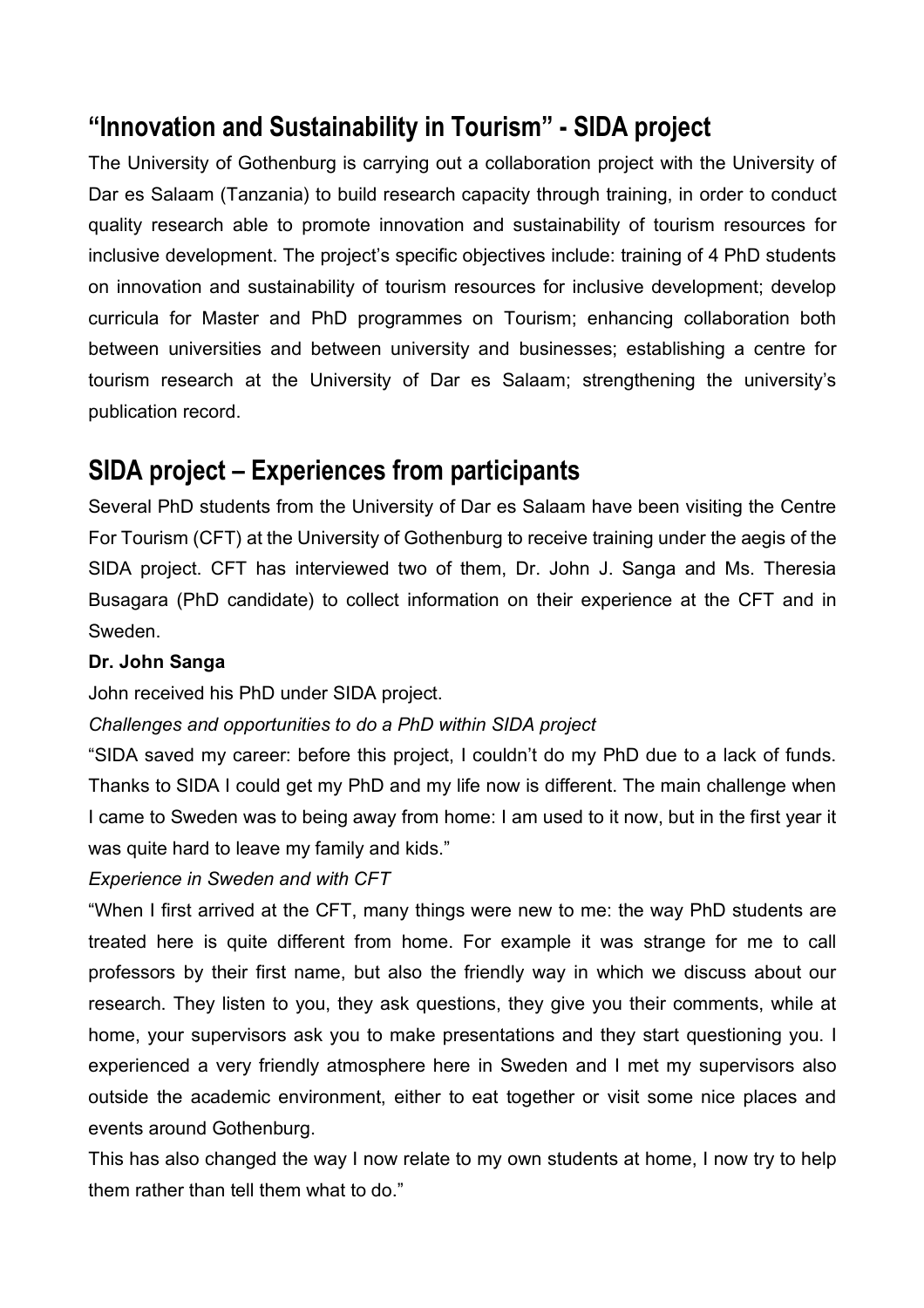#### *Learning with this experience*

"In terms of academic work I learned that your academic position (Dr.; professor; etc.) does not mean that you necessarily know everything. We are all colleagues and it is possible to learn also from your students.

I also appreciate that Swedish people are proud of their country and culture, for example when you go to supermarket everything is in Swedish, while at home we try to make everything in English even though our language is Swahili. Loving your own country and your culture is something I learned from Swedish people."

#### **Ms. Theresia Busagara**

Theresia started her PhD in 2016 under SIDA.

#### *Challenges and opportunities to do a PhD within SIDA project*

"With SIDA so far so good, I haven't met any particular challenge. Actually, just to be a student in this particular project has opened up many opportunities for me. By working in this project, I am now thinking on how to build my career in tourism rather than finance (Theresia's bachelor's background), and I am really proud to work with people here and at home that can help you keep you focused and listen to you."

#### *Experience in Sweden and with CFT*

"I have a good experience and in the near future I look forward to working with people coming from Sweden: we share common interests and for me keeping working with researchers at the University of Gothenburg (UGOT) is the main thing I am looking for. Here at UGOT you can find people to work with, they are very interactive, and the university is very internationalized so you can meet people from all over the world and from different backgrounds. This gives you more experience and also more exposure: I am learning human resource, financial, and academic skills, and this makes the whole package complete in terms of opportunities.

When I am here the schedule with supervisors is very tight, and this motivates me to do a lot while I am here. But again you also have nice people to interact with and build social relations."

#### *Learning with this experience*

"First, I am learning a lot from a research perspective: I have now a wider tourism perspective that also allows me to have better opportunities for publications, and next year I hope to attend a conference here in Europe.

With this project my thinking on publications has changed as well: I get exposed to very current issues, the library here is very good, and you have everything you need to conduct a good research."